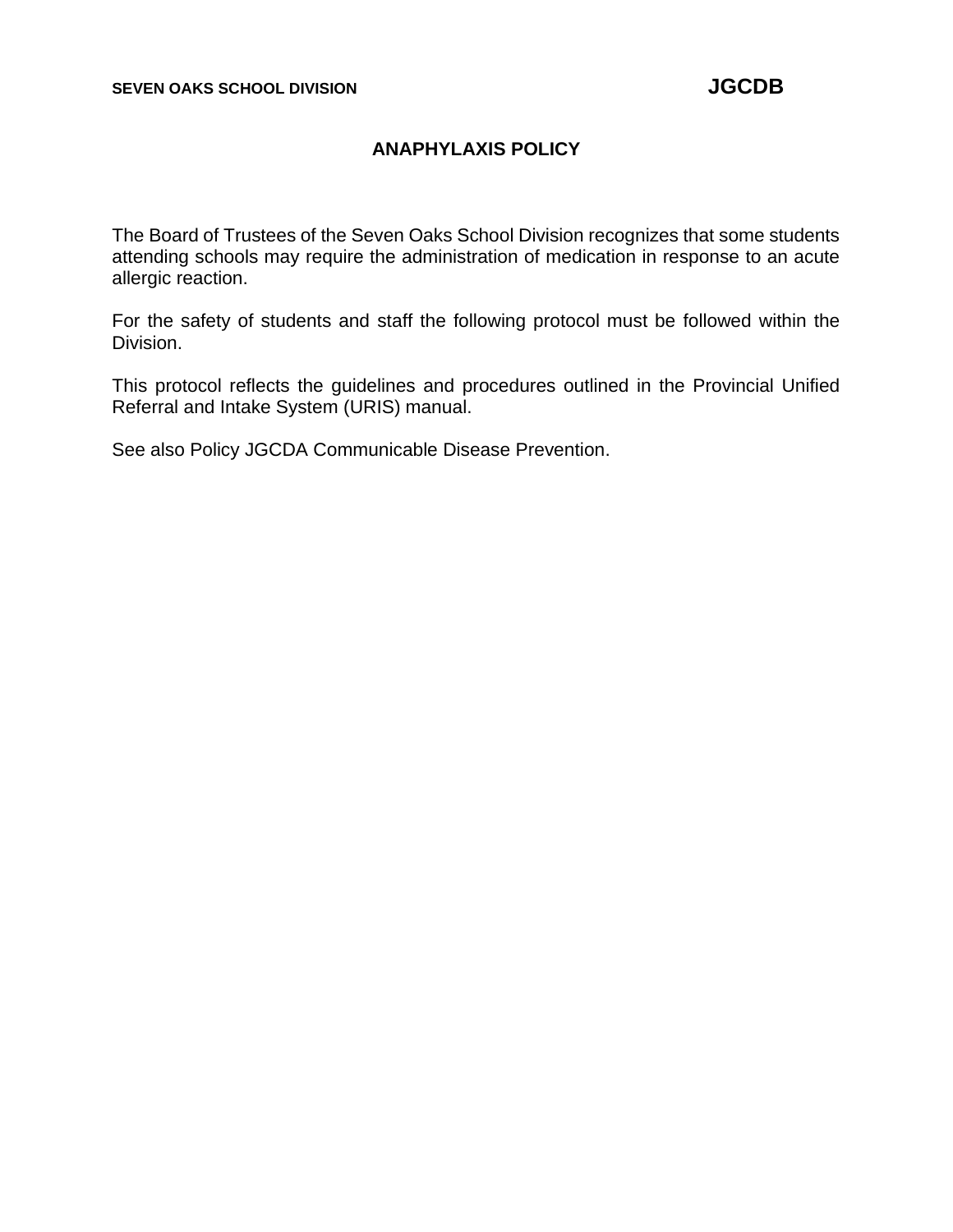# **CHILDREN WITH KNOWN RISK OF ANAPHYLAXIS/LIFE-THREATENING ALLERGIES PROTOCOL**

#### 1. **INTRODUCTION**

1.1 Definition – Anaphylaxis, sometimes called "allergic shock", is a severe allergic reaction that can lead to rapid death, if untreated. The reaction may begin with itching, hives, sneezing, difficulty breathing, vomiting, diarrhea, or swelling of the lips or face. Within moments, the throat may begin to close, choking off breathing and leading to unconsciousness and death. A reaction can develop within seconds of exposure, or as long as eight hours later. Although peanuts may be the most common *allergen* causing anaphylaxis in children, there are many others. School personnel must be aware that anaphylaxis is a life-threatening condition regardless of the substance which triggers it.

Children known to be at risk of anaphylaxis must be diagnosed by their physician, who is also responsible for prescribing the appropriate treatment protocol.

- 1.2 The only way to protect children known to be at risk of anaphylaxis is avoidance of the allergic substance; however, no individual or organization can guarantee an allergy-free environment.
- 1.3 Developmental factors such as age, and physical or cognitive ability, may affect a child's ability to:
	- safely carry an adrenaline auto-injector (EpiPen)
	- take responsibility to avoid allergens
	- recognize and communicate symptoms of anaphylaxis
	- use an auto-injector (EpiPen) (Appendix 6)

Younger children experience reactions more frequently because they cannot take full responsibility for avoiding exposure to allergens. Reactions in older children are more likely to be fatal because they take more risks. Children are at greatest risk when they are removed from their routine at home or school (field trips, camping trips, and special treats in the classroom).

Whenever possible, responsibility should be encouraged, recognizing that children who are able to take responsibility for their own care are probably the safest. It should also be recognized that the severity of a reaction may hamper *anyone* in adrenaline self-administration, regardless of his or her age, and that assistance may be required.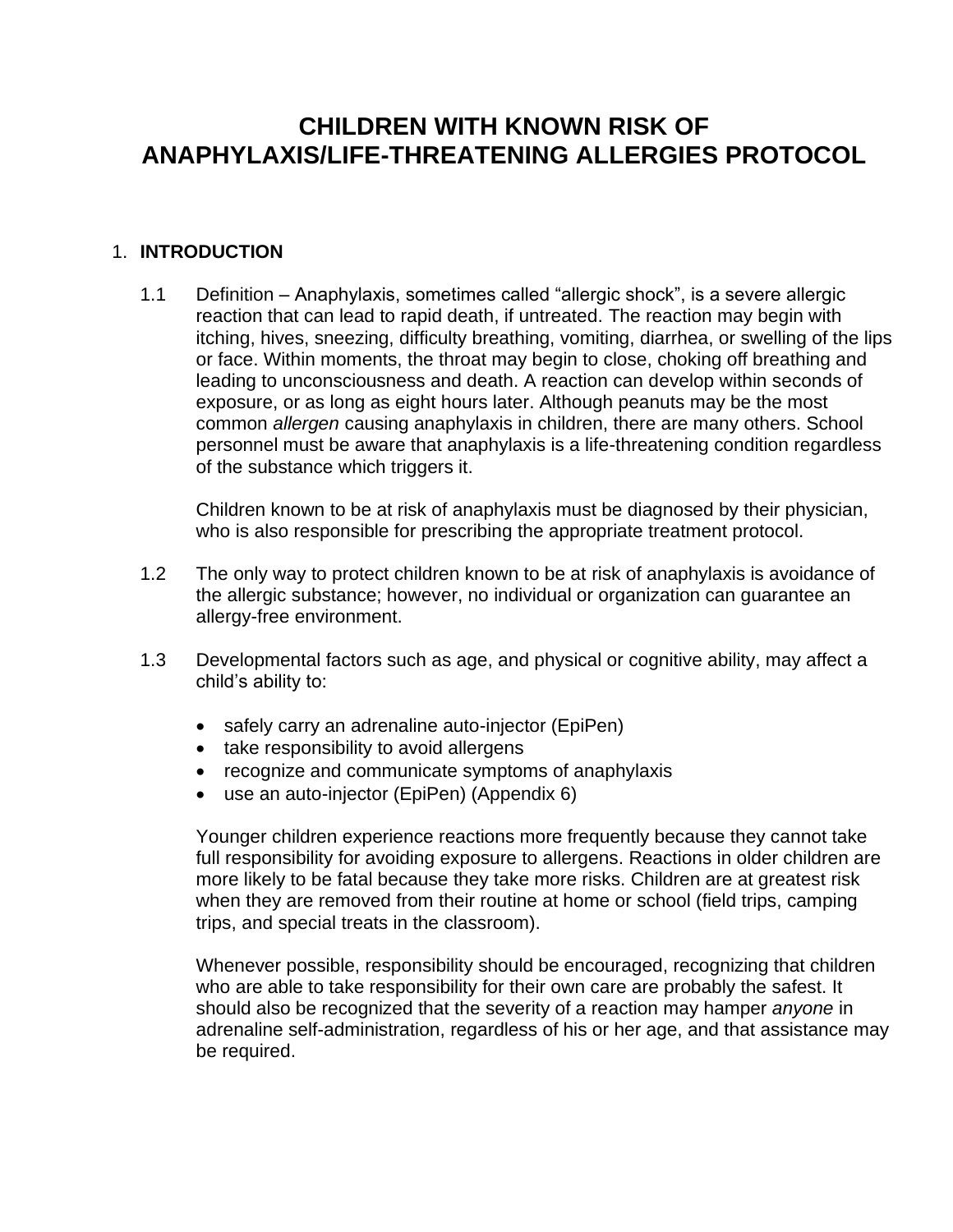## 2. **SCHOOL RESPONSE**

When a school receives notification that a student has been diagnosed with a lifethreatening allergy and may require the immediate injection of adrenaline by auto-injector (EpiPen) the following procedures **must** be followed:

- a) The principal will advise the parents/guardians of the child that:
	- parents/legal guardians are required to sign a *Consent Form for Administration of EpiPen* (Appendix 1);
	- a health care plan will be developed by a medical professional in conjunction with the parents/guardians;
	- if and when the administration of adrenaline by auto-injector (EpiPen) is required, an ambulance will be called immediately and the student will be transported to hospital accompanied by an adult (school personnel or parent/guardian).
- b) The principal will register the student's name with the Special Education Co-ordinator, who will arrange for an Individual Health Care Plan (I.H.C.P.) to be written.
- c) School, parents, and medical professionals will develop an I.H.C.P. This plan will be specific to the age and maturity level of the child, the properties of the allergen, and the organizational structure of the program.
- d) When parents/guardians indicate that their child has an allergy, and it is not known whether the allergy is of a life-threatening nature, a letter should be sent to the parents/guardians by the principal, requesting further information, in order that appropriate action can be determined (Appendix 2).

It is important that parents/guardians are advised that these procedures are required to ensure that their child is protected from harm should an emergency arise. If any concerns arise regarding these procedures, the principal should contact the Special Education Co-ordinator, who will contact a nurse educator.

## **3. HEALTH CARE PLAN**

The Health Care Plan will include:

- a) the *Consent form for Administration of EpiPen* signed by the parents/guardians;
- b) process for information and awareness to all school staff *Emergency Allergy Alert Form* (Appendix 3);
- c) a plan for inservicing and training appropriate school staff about anaphylaxis and the use of auto-injectors (EpiPen);
- d) a plan for avoidance of the allergen
	- establish safe lunchroom and eating area procedures, including cleaning and handwashing routines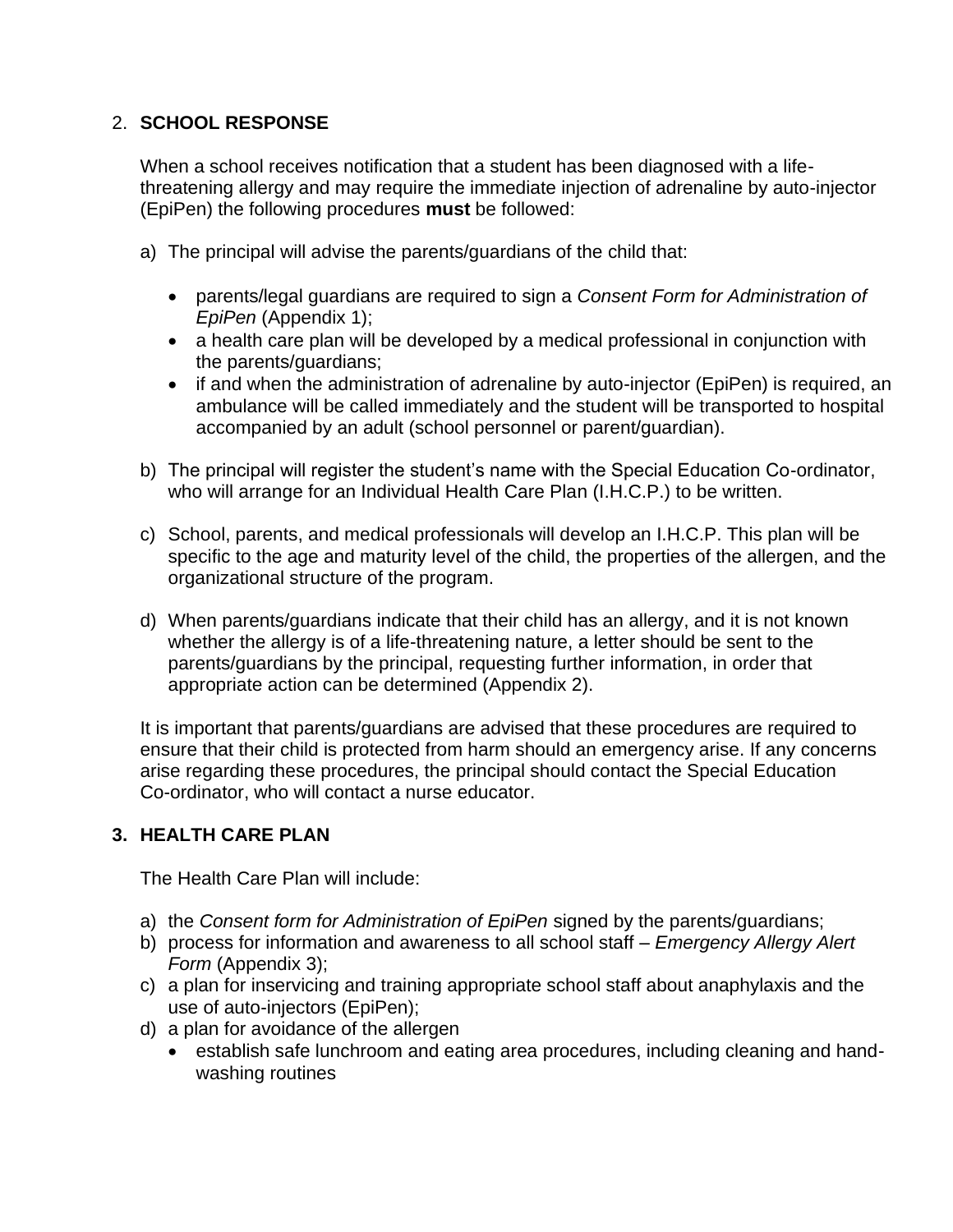- Avoid allergens hidden in activity materials (playdough, stuffed toys, pet foods, finger-painting materials, etc.)
- special precautions to be taken during holiday celebrations and planning for activities which are not food-oriented;
- e) an emergency response plan individualized to each child including:
	- rapid administration of epinephrine by auto-injector (EpiPen)
	- emergency transport to hospital (know the response time and level of support provided by the local ambulance service)
	- contact of parents/guardians
	- planning for field trips/excursions
	- easy access to auto-injector(s) (pre-expiry date);
- f) if child is transported to/from school by school bus, a Transportation Health Care Plan must be developed (Appendix 4).

# **4. ROLES/RESPONSIBILITIES**

Ensuring the safety of children at risk of anaphylaxis in a school setting depends on the cooperation of the entire community. To minimize risk of exposure and to ensure rapid response to an emergency, parents/guardians, children, and program personnel must all understand and fulfil their responsibilities. The inter-relatedness of these roles is vital, for failure of any group to respond appropriately will negatively impact upon all others.

Although they differ in detail, plans should be flexible enough to adapt to different allergens, to varying ages and maturity levels of children, and to different physical properties and organizational structures of programs. Not all recommendations will be suitable and/or necessary in every situation.

# 4.1 **Responsibilities of the Child with a Life-Threatening Allergy**

- Keep an auto-injector on their person at all times (i.e. waist-pack).
- Take as much responsibility as possible for avoiding allergens, including checking labels and monitoring intake (developmentally appropriate).
- Eat only foods brought from home.
- Wash hands before eating.
- Learn to recognize symptoms of an anaphylactic reaction (developmentally appropriate).
- **Promptly** inform an adult, as soon as accidental exposure occurs or symptoms appear.
- Know how to use the auto-injector (developmentally appropriate).

## 4.2 **Responsibilities of the Parents/Guardians of a Child with Life Threatening Allergy**

- Inform the principal of their child's allergies through a written *Consent Form for Administration of EpiPen* (Appendix 1).
- Ensure that their child **has** and **wears** a medical identification bracelet.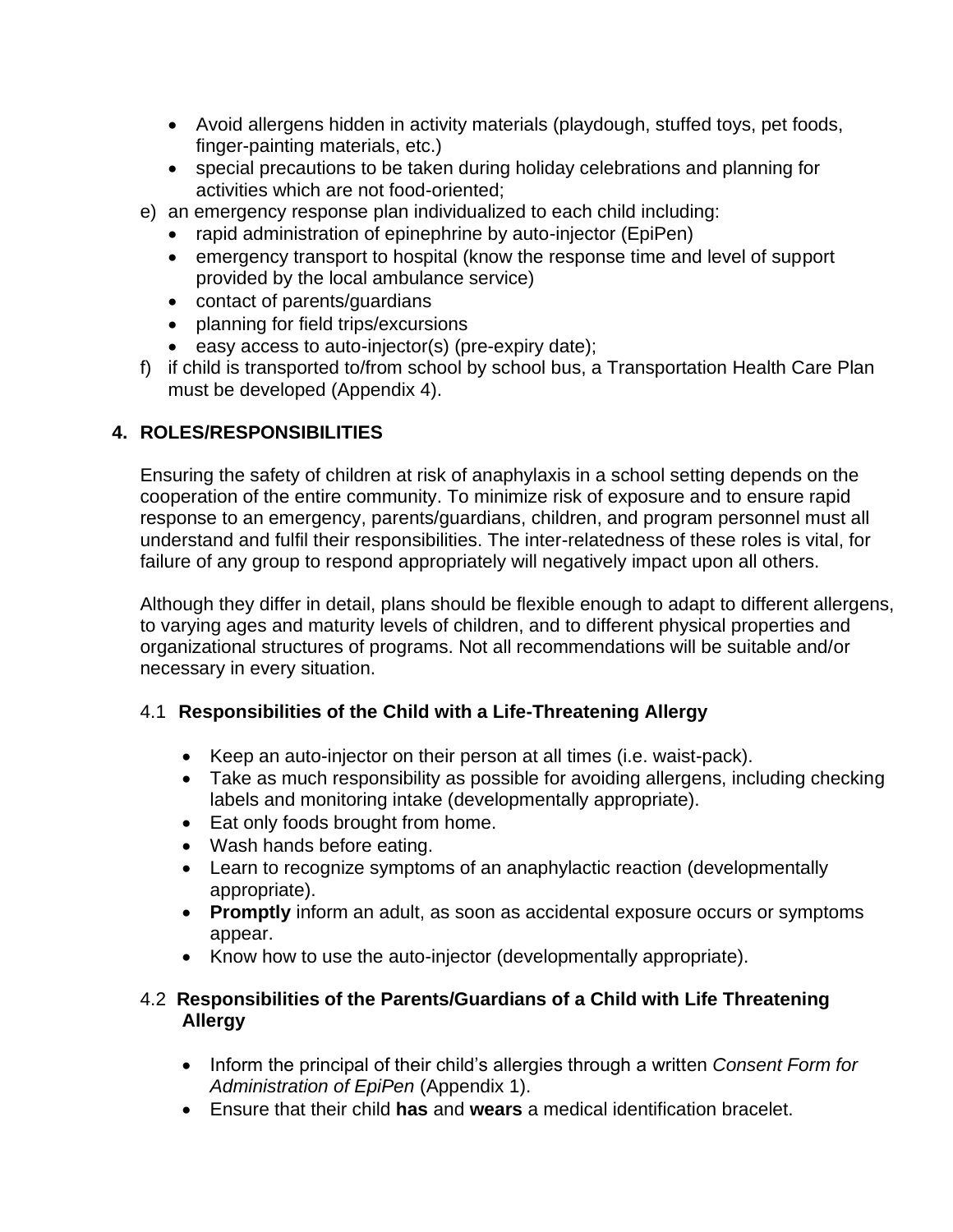- Provide the school with epinephrine auto-injectors (pre-expiry date).
- **Ensure** that auto-injectors are taken on field trips.
- Participate in the development of a written individual health care plan for their child.
- Be willing to provide safe foods for their child for special occasions.
- Teach their child:
	- $\cdot$  to recognize the first signs of an anaphylactic reaction;
	- to communicate clearly when he or she feels a reaction starting;
	- $\cdot$  to carry his/her own auto-injector on their person (e.g. in a waist-pack);
	- not to share snacks, lunch or drinks;
	- to understand the importance of hand-washing;
	- $\cdot$  to take as much responsibility as possible for his/her own safety.
- Provide support to school personnel as required.
- Ensure that emergency contact information is current.

## 4.3 **Responsibilities of the Principal**

- Assist with implementation of school policy for reducing risk in classrooms and common areas (I.C.H.P).
- Work as closely as possible with the parents/guardians of the child with known risk of anaphylaxis.
- Ensure that the parents/guardians have completed all the necessary forms.
- Ensure that the I.H.C.P. is accessible and all stakeholders know of its whereabouts.
- Notify staff of the child with known risk of anaphylaxis, the allergens and the treatments.
- Maintain up-to-date emergency contacts and telephone numbers.
- Ensure that all staff (and possibly volunteers) have received instruction in the use of the auto-injector (EpiPen).
- Ensure that all substitute staff are informed of the presence of a child with known risk of anaphylaxis and that appropriate support/response is available should an emergency occur.
- Inform parents that a child with a life-threatening allergy is in direct contact with their child, and ask for their support and cooperation (with parent/guardian/child approval) (Appendix 5).
- Arrange inserving through the Special Education Co-ordinator with the Nurse Educator or Public Health Nurse.
- Ensure that an *Individual Health Care Plan* (I.H.C.P.), which includes an emergency protocol, is completed and reviewed annually for each child with a lifethreatening allergy.
- If not developmentally appropriate for the child to carry an auto-injector (EpiPen), ensure that it is kept in an unlocked, safe, easily accessible location and that all stakeholders know of its whereabouts.
- Ensure that safe procedures are developed for field trips and extra-curricular activities.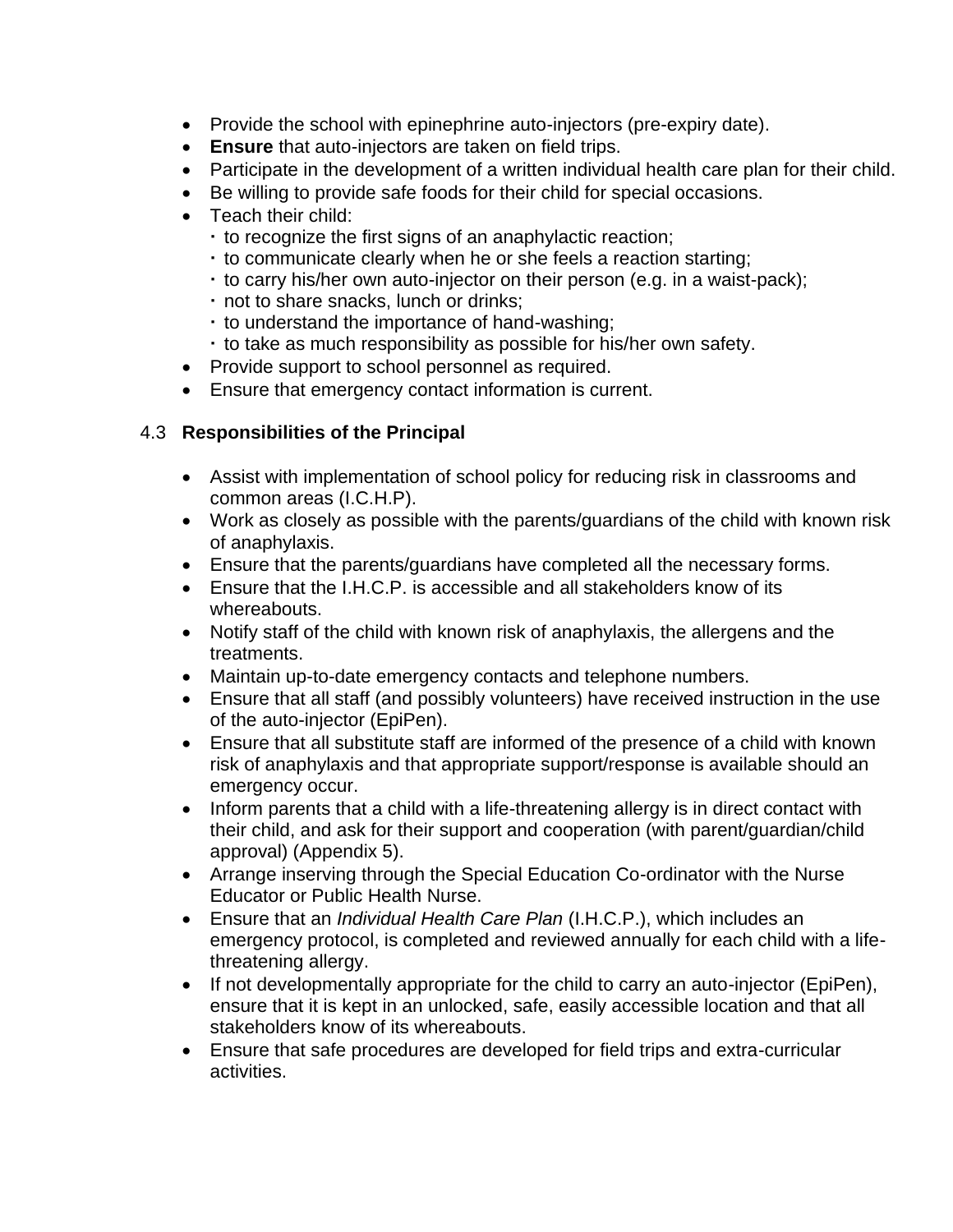## 4.6 **Responsibilities of the Teacher**

- Participate in the development of an *Individual Health Care Plan.*
- Discuss anaphylaxis with the class, in age-appropriate terms.
- Promote an environment where the child at risk of anaphylaxis eats only what he/she brings from home.
- Reinforce hand washing before and after eating.
- Facilitate communication with other parents (Appendix 5).
- Leave information in an organized, prominent and accessible format for substitute staff.
- Plan appropriately for field trips.

## References

- 1. Canadian School Board Association: *Anaphylaxis: A Handbook for School Boards,* 1996.
- 2. The Canadian Society of Allergy and Clinical Immunology: *Anaphylaxis in School and Other Child Care Settings,* 1995.
- 3. Link Publications **[www.cdnsba.org](http://www.cdnsba.org/)**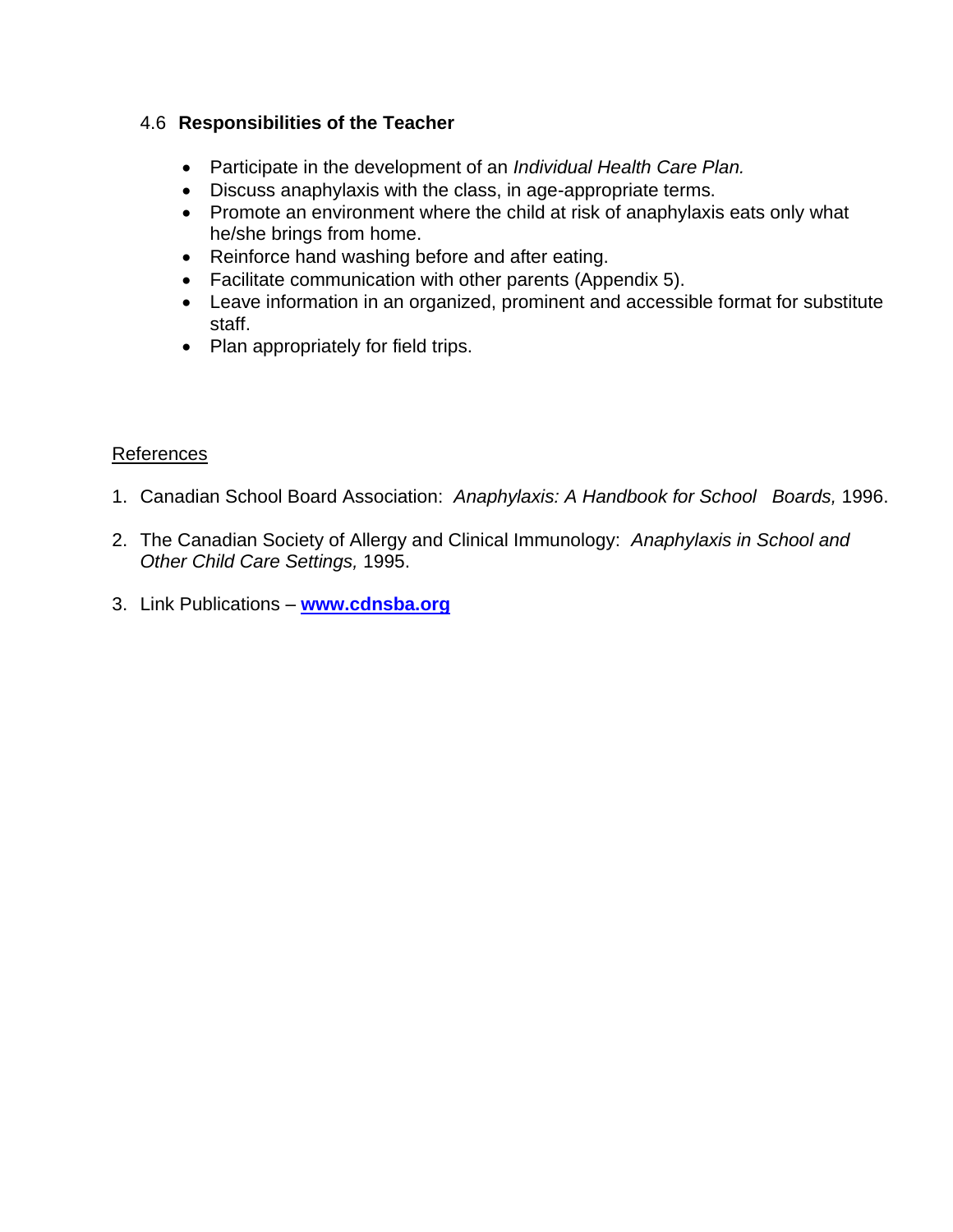## APPENDIX 1 **(This Form to be Updated Annually)**

# **CONSENT FORM FOR ADMINISTRATION OF EPIPEN**

|                                                                                    | DOB:<br><u> 1980 - Johann Stoff, deutscher Stoffen und der Stoffen und der Stoffen und der Stoffen und der Stoffen und der</u> |  |  |  |  |
|------------------------------------------------------------------------------------|--------------------------------------------------------------------------------------------------------------------------------|--|--|--|--|
|                                                                                    | Principal: ______________________                                                                                              |  |  |  |  |
|                                                                                    |                                                                                                                                |  |  |  |  |
|                                                                                    |                                                                                                                                |  |  |  |  |
| be administered to                                                                 | (EpiPen)                                                                                                                       |  |  |  |  |
| (Name of Student)<br>(antihistamine)                                               |                                                                                                                                |  |  |  |  |
| in the event of an anaphylactic medical emergency. We also give permission for     |                                                                                                                                |  |  |  |  |
| an Individual Health Care Plan (I.H.C.P.) to be developed.                         |                                                                                                                                |  |  |  |  |
| The following allergen(s) must be avoided as ingestion in any form could be fatal: |                                                                                                                                |  |  |  |  |
|                                                                                    |                                                                                                                                |  |  |  |  |
| All emergency procedures are outlined on the Emergency Allergy Alert Form.         |                                                                                                                                |  |  |  |  |
| We agree to have our child wear the EpiPen on his/her person (waist-pack) or       |                                                                                                                                |  |  |  |  |
|                                                                                    |                                                                                                                                |  |  |  |  |
| Date                                                                               | Parent/Guardian Signature                                                                                                      |  |  |  |  |

From Allergy/Asthma Information Association's Parent Package for School-Age Children with Anaphylaxis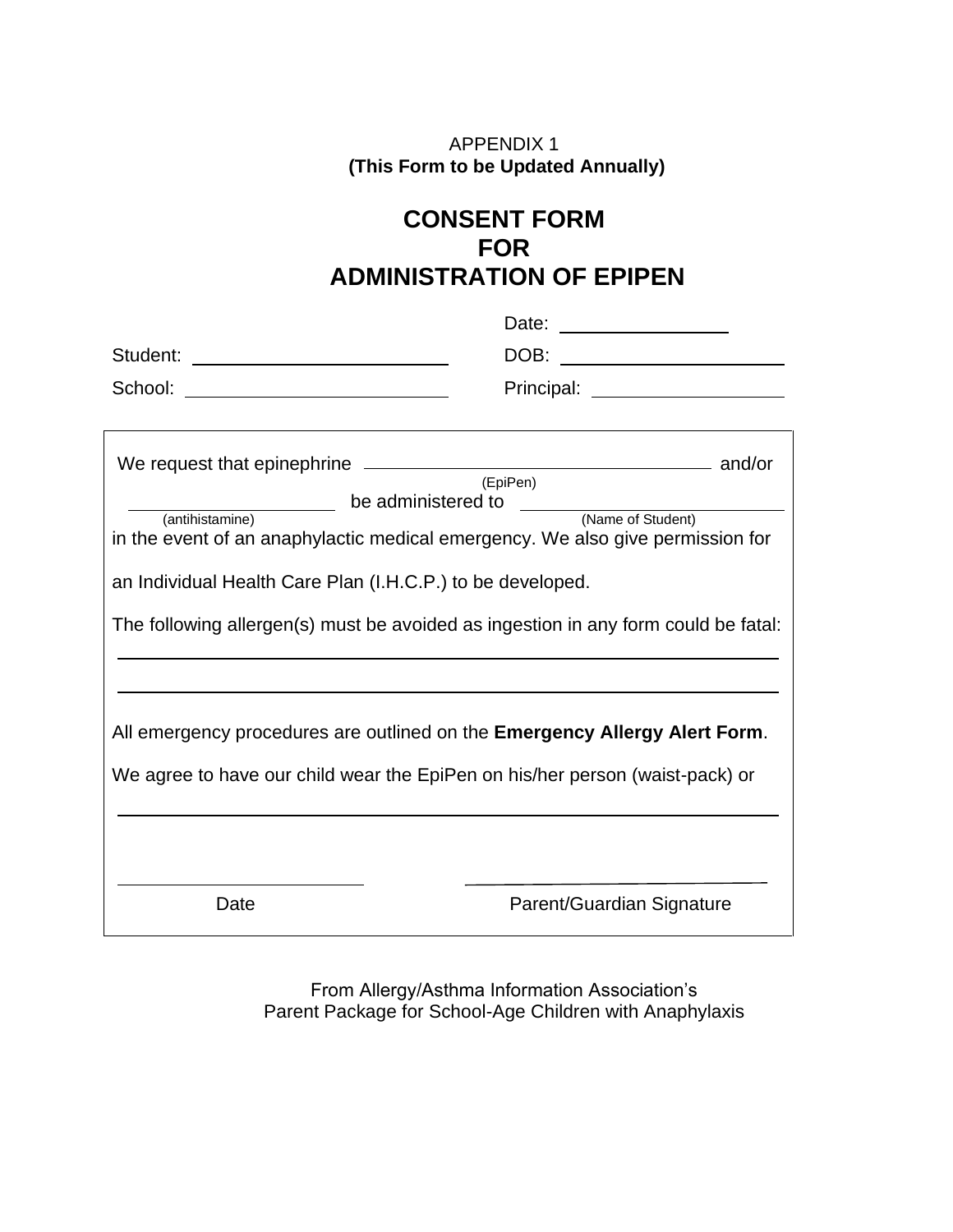#### APPENDIX 2 **(This Form to be Updated Annually)**

Dear \_\_\_\_\_\_\_\_\_\_\_\_\_\_\_\_,

Date:

You have informed us that your child has allergies. In order to determine the appropriate action in case of exposure or reaction at school, please provide us with the following information:

| Child's Name:      | School:          |
|--------------------|------------------|
| <b>Allergy To:</b> | <b>Reaction:</b> |
|                    |                  |
|                    |                  |
|                    |                  |
|                    |                  |
|                    |                  |
|                    |                  |

If the allergy has been confirmed by a doctor, please complete:

| Name of Doctor:                                                                                                                                       |
|-------------------------------------------------------------------------------------------------------------------------------------------------------|
| Date of allergy testing (if this has been done):                                                                                                      |
| Medication or treatment of allergic reactions:                                                                                                        |
| Does your child wear a Medic-alert bracelet/necklace?: $\Box$ Yes<br>- No<br>Is there anything else that we should know about your child's allergies? |
|                                                                                                                                                       |

Thank you for your cooperation. Please return the completed form as soon as possible. We will contact you if further information is required.

Principal's Signature

APPENDIX 3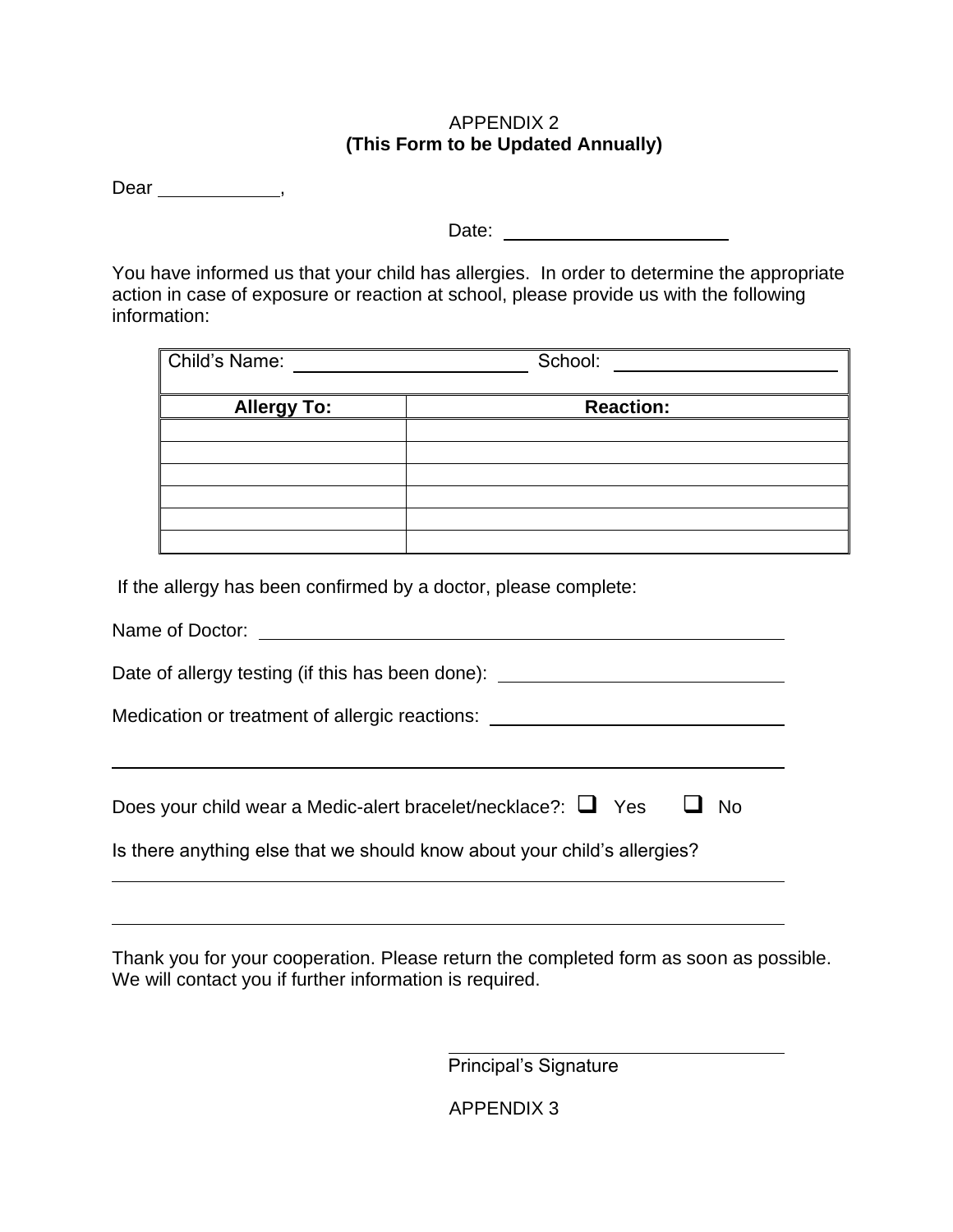**(This Form to be Updated Annually)**

## **EMERGENCY ALLERGY ALERT FORM**

Name:

#### **ALLERGY – DESCRIPTION:**

This child has a **dangerous**, life threatening allergy to the following foods:

And all foods containing them in any form in any amount, including the following kinds of items:

For Posting In: Classroom Lunchroom Staff Room **Office** Waist-Pack

Put child's photo here

#### **AVOIDANCE:**

The key to preventing an emergency is **ABSOLUTE AVOIDANCE** of these foods at all times. Without EpiPen, this child must not be allowed to eat anything.

**EATING RULES:** *(list eating rules for child)*

#### **POSSIBLE SYMPTOMS:**

- flushed face, hives, swelling or icky lips, tongue, eyes
- tightness in throat, mouth, chest
- difficulty breathing or swallowing, wheezing, coughing, choking
- vomiting, nausea, diarrhea, stomach pains
- dizziness, unsteadiness, sudden fatigue, rapid heartbeat
- loss of consciousness

#### **ACTION – EMERGENCY PLAN:**

- Use EpiPen immediately.
- **HAVE SOMEONE CALL AN AMBULANCE** and advise the dispatcher that a child is having an anaphylactic reaction.
- If ambulance has not arrived in 10-15 minutes and breathing difficulties are present (e.g. wheeze, cough, throat clearing), give a second EpiPen if available.
- Even if symptoms subside entirely, this child must be taken to hospital immediately.
- **EpiPen is kept:**

Date **Date** Parent/Guardian Signature

APPENDIX 4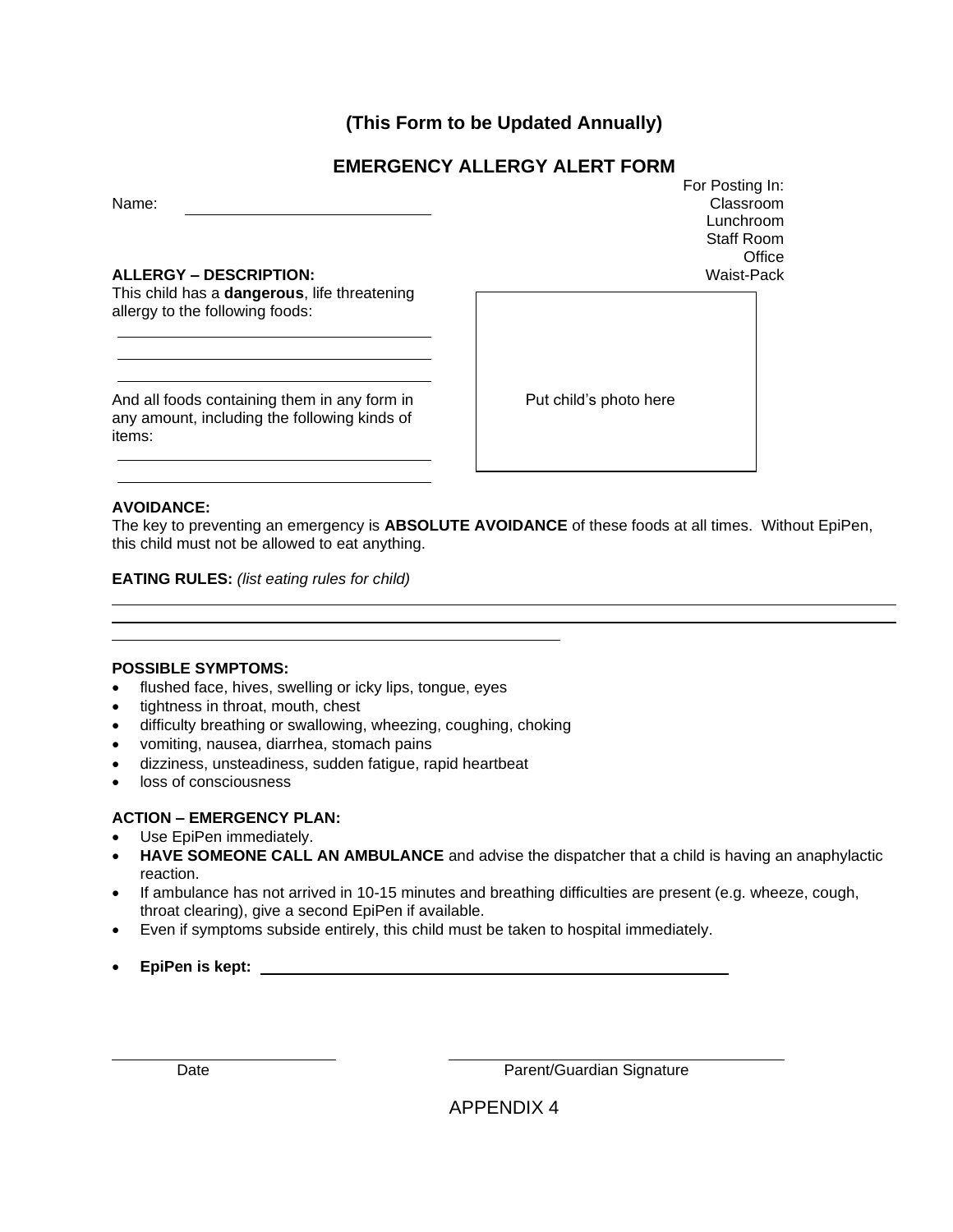# **(This Form to be Updated Annually)**

#### **AN EPIPEN EMERGENCY TRANSPORTATION INFORMATION Year:**

|                           | rear: |         |         |  |
|---------------------------|-------|---------|---------|--|
|                           |       |         |         |  |
|                           |       |         |         |  |
|                           |       | Picture |         |  |
|                           |       |         |         |  |
|                           |       |         |         |  |
|                           |       |         |         |  |
|                           |       |         |         |  |
|                           |       |         |         |  |
| A.M. Bus #: _____________ |       |         | Mid-Day |  |
|                           |       |         |         |  |
| P.M. Bus #: _____________ |       |         |         |  |
|                           |       |         |         |  |
|                           |       |         |         |  |

#### **DISPATCH**

1. Obtain exact location/time of administration 2. Call 911 3. Call school 4. Maintain radio contact Call Supervisor of Transportation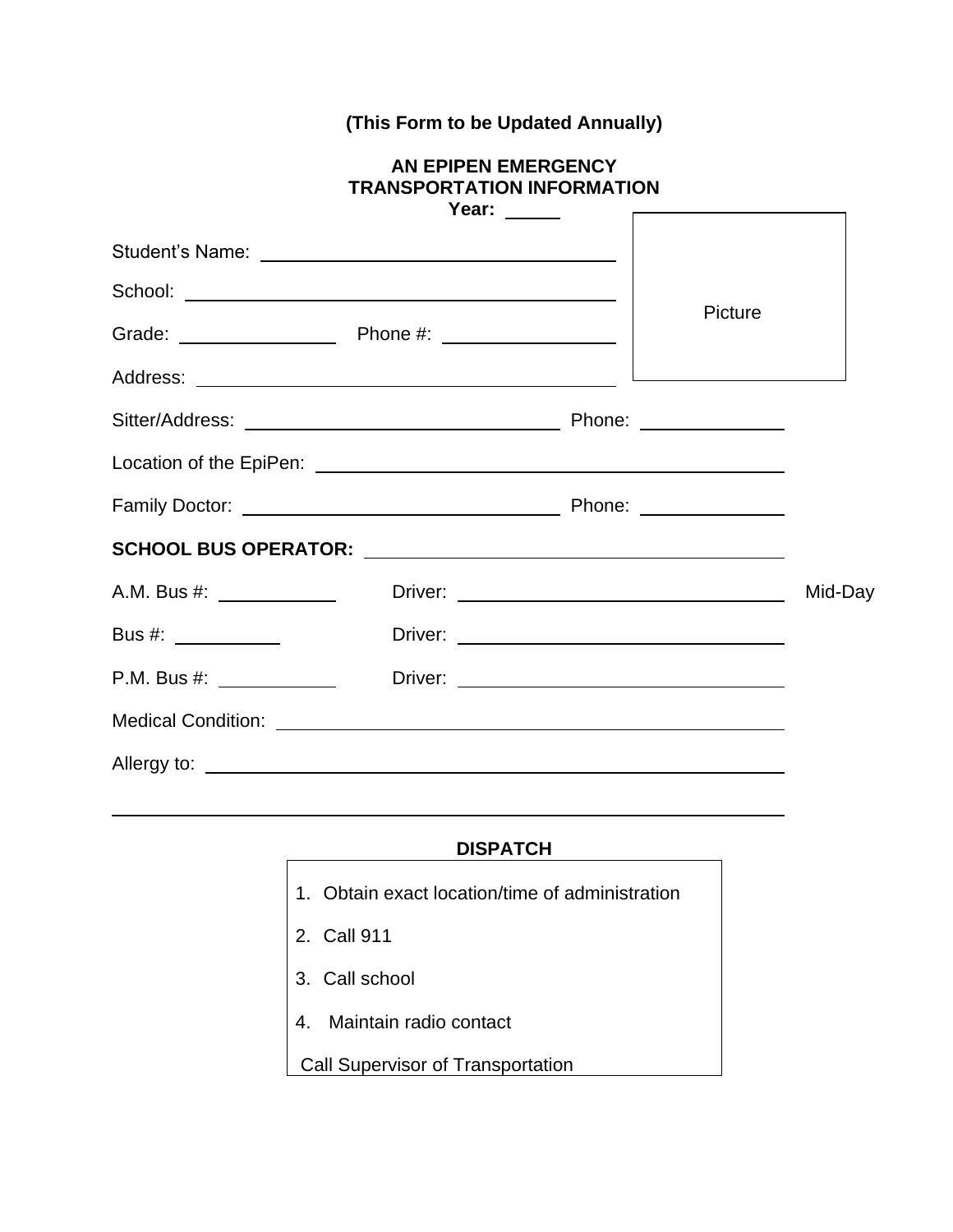#### APPENDIX 5 **(This Form to be Updated Annually)**

# **Sample Letter to Parents/Guardians Regarding Life-Threatening Allergies**

Dear Parent(s)/Guardian(s):

There is a child in our school/your child's classroom/lunch program, who has a severe allergy to \_\_\_\_\_\_\_\_\_\_\_. Even exposure to a tiny amount of this item could be potentially serious and life threatening. We can all play a role in preventing such a dangerous and frightening situation at school. Although the specific child and their family must take responsibility to avoid exposure; staff, other children and their families can also help to make the school safer. Your co-operation is asked to:

- please check the list of ingredients on items you send to school,
- avoid sending \_\_\_\_\_\_\_\_\_\_\_\_\_\_\_ or items containing with your child to school,
- teach your children to respect this very serious situation; discourage teasing or threatening of this child.

This may be an inconvenience for you, but please realize how important your cooperation is. We would take the same care should your child have such a health care need.

Thank you for your co-operation. For more information, call \_\_\_\_\_\_\_\_\_

Sincerely,

**Principal** 

APPENDIX 6